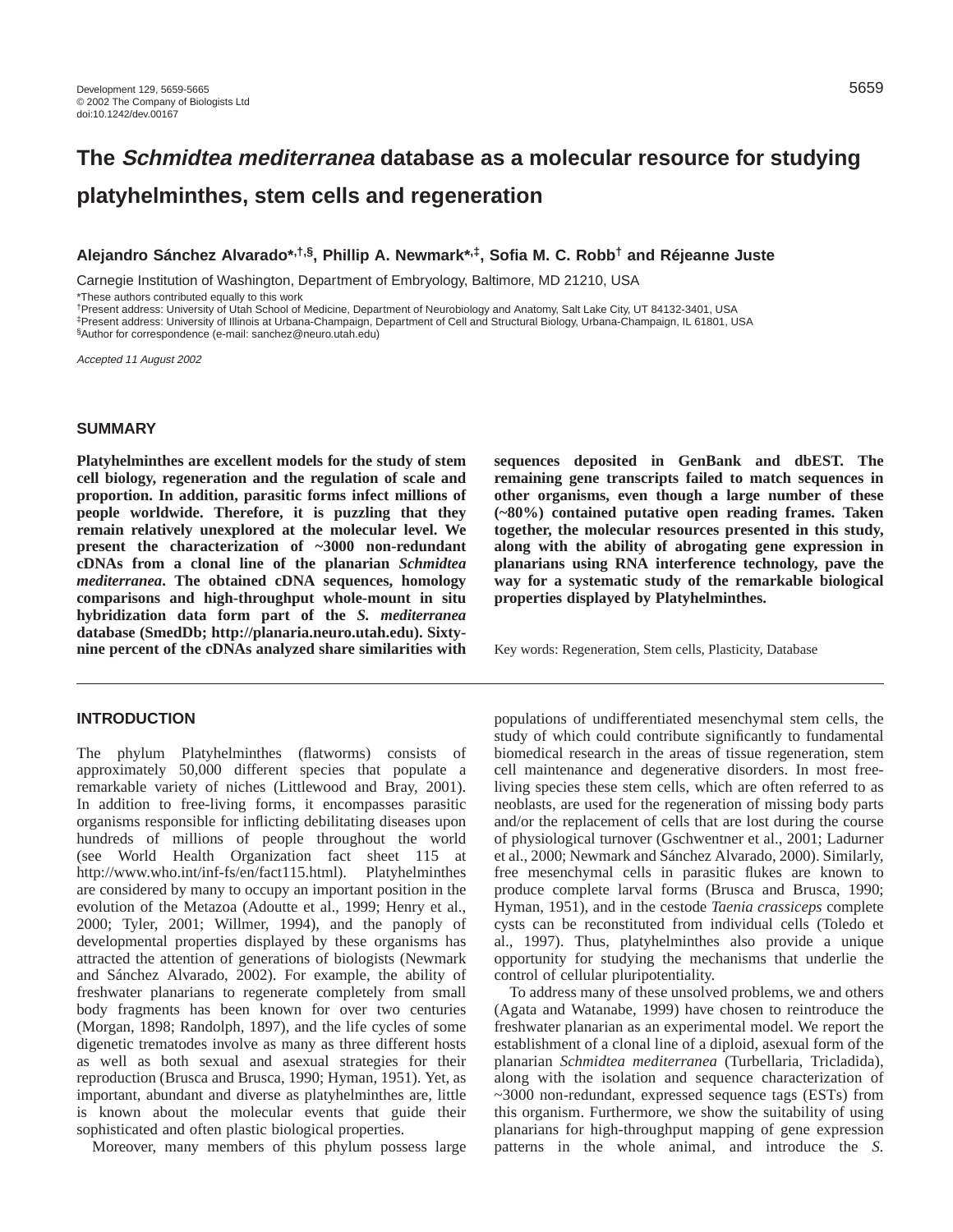#### 5660 A. Sánchez Alvarado and others

*mediterranea* Database (SmedDb) in which the primary data, computational analyses and expression data reside [\(http://planaria.neuro.utah.edu\).](http://planaria.neuro.utah.edu) RNA interference (Sánchez Alvarado and Newmark, 1999) and the ability to label the *S. mediterranea* neoblasts specifically (Newmark and Sánchez Alvarado, 2000) will permit the identification and characterization of genes involved in regenerative processes, ranging from the control of stem cell proliferation and differentiation to the regulation of polarity, growth, scale and proportion.

## **MATERIALS AND METHODS**

#### **Planarian culture**

Clonal lines of the diploid, asexual strain of *S. mediterranea* from Barcelona, Spain (Benazzi et al., 1972) were generated in the laboratory by allowing individuals to undergo numerous fission cycles, feeding the regenerated fission progeny three to five times each week, and then amputating the fission progeny into multiple pieces when they had reached full size. The animals were fed on homogenized baby beef liver paste and maintained as previously described (Newmark and Sánchez Alvarado, 2000).

#### **cDNA library preparation**

Heads and 2-3 day regeneration blastemas were isolated from individuals of asexual clonal line CIW4. Amputated tissue was immediately frozen in liquid nitrogen and stored at –80°C until use. Total RNA was isolated using TriZol reagent (BRL/Life Technologies);  $poly(A)^+$  RNA was prepared using oligo  $d(T)$  cellulose (BRL/Life Technologies). Standard procedures were used to synthesize and size-select the oligo d(T) primed cDNAs; the resulting cDNAs were directionally cloned into the *Eco*RI and *Xho*I restriction sites of pBluescript II SK (+) and electroporated into DH10B cells. Unamplified cDNA libraries were replica plated on nitrocellulose filters and grown on LB/carbenicillin plates. One set of replicate filters was used for hybridization to identify abundant clones; these were excluded from subsequent rounds of analysis. The second set of filters served as master filters for recovery of non-redundant clones; these filters were stored on LB/glycerol plates at –80°C. Non-redundant clones were picked and grown overnight at 37°C in Magnificent Broth (MacConnell Research) with 100 µg/ml carbenicillin. Plasmid isolations were performed using a MiniPrep24 machine (MacConnell Research).

#### **Sequence analysis, bioinformatics and the S. mediterranea EST database (SmedDb)**

Sequencing reactions were performed using Big Dye Terminator chemistry and the resulting products were run on an ABI Prism 377 DNA sequencer. The sequencing strategy is outlined in Fig. 1A. Obtained sequences were compared against one another using stand alone BLAST (Altschul et al., 1990) as a way to measure internal redundancy and to identify unique clones. Statistical analysis of the frequency distribution of unique sequences indicates that the non-redundant clones identified represent a significant proportion of the complexity of the libraries (50-55%; see <http://planaria.neuro.utah.edu>for details). In order to allow the management and internet browser accessibility of the data, unique sequences were deposited in a server database running Cold Fusion 4.5 (Allaire) and batch analyzed at GenBank for homology comparisons using BLASTcl3 running either nucleotide-nucleotide (BLASTn) or translated (BLASTx) searches. In addition, dbEST was also queried using BLASTn, BLASTx and tBLASTx. Given the number of new sequences being continuously deposited into GenBank, SmedDb has been programmed to update the BLAST results for all planarian ESTs on command and/or automatically once a week.

#### **Whole-mount in situ hybridization**

Planarians (3-5 mm in length) and starved for at least 1 week were treated with 2% HCl for 5 minutes on ice, and then fixed on ice for 2 hours in Carnoy's fixative (EtOH:CHCl3:acetic acid, 6:3:1) (Umesono et al., 1997). After 1 hour in methanol at –20°C, the planarians were bleached in 6% H2O2 in methanol at room temperature. Bleached planarians were loaded into incubation columns in an Insitu Pro hybridization robot (Abimed/Intavis, Germany) and processed as described (Sánchez Alvarado and Newmark, 1999) with modifications to accommodate the liquid handling characteristics of the machine.

#### **GenBank accession numbers**

GenBank accession numbers were: AY066058-AY066260; AY066262-AY066313; AY066315-AY066438; AY066440- AY067204; AY067206-AY068336; AY068339-AY068349; and AY068675-AY069025.

## **RESULTS**

## **The S. mediterranea database**

Two tissue-specific cDNA libraries made from the heads (H) and head blastemas (HB) of *S. mediterranea* clonal line CIW4 were used to generate expressed sequence tags (ESTs). Previous sequence analyses of 54 different cDNA clones obtained by subtractive hybridization (Sánchez Alvarado and Newmark, 1998) demonstrated that the average length of 3′ untranslated sequences (3′-UTRs) in this species is  $\leq 350$ nucleotides. Therefore, to maximize output, minimize the sequencing effort and reduce the complexity of the computational analyses, we chose first to sequence only from the 3′-ends of all cDNA clones isolated from the H and HB libraries. Only clones that failed to display an open reading frame (ORF), or had no homology to GenBank sequences were selected for 5'-end sequencing (Fig. 1A). cDNA clones (5561) clones) representing 2979 non-redundant gene products were sequenced and characterized as shown in Fig. 1A. Of these, 972 cDNAs were sequenced from their 5′ ends and subjected to the same bioinformatic protocol (Fig. 1A). Analysis of the EST collection revealed that  $\sim 69\%$  of the entries share similarities with sequences deposited in GenBank and dbEST. The remaining 31% bear no similarity to known sequences in other organisms, even though the majority contained putative ORFs (~80%). This subset of possibly *S. mediterranea*- or platyhelminth-specific sequences is similar in number to the percentage of genes found to be species-specific in the proteomes of *S. cerevisiae*, *C. elegans* and *D. melanogaster* (Rubin et al., 2000).

The high percentage of planarian ESTs with putative orthologs in the public databases allowed us to further organize SmedDb into functional categories (Fig. 1B). The categories employed are derived from the expressed gene anatomy database (EGAD; [http://www.tigr.org\)](http://www.tigr.org) and the gene ontology [\(http://www.geneontology.org\)](http://www.geneontology.org) functional classification systems. Each entry in SmedDb consists of the cDNA name, similarity description and expression pattern, if available (see below). Selecting an entry in the database provides additional information such as the sequence sent for analysis, the assigned functional category, in situ hybridization data and the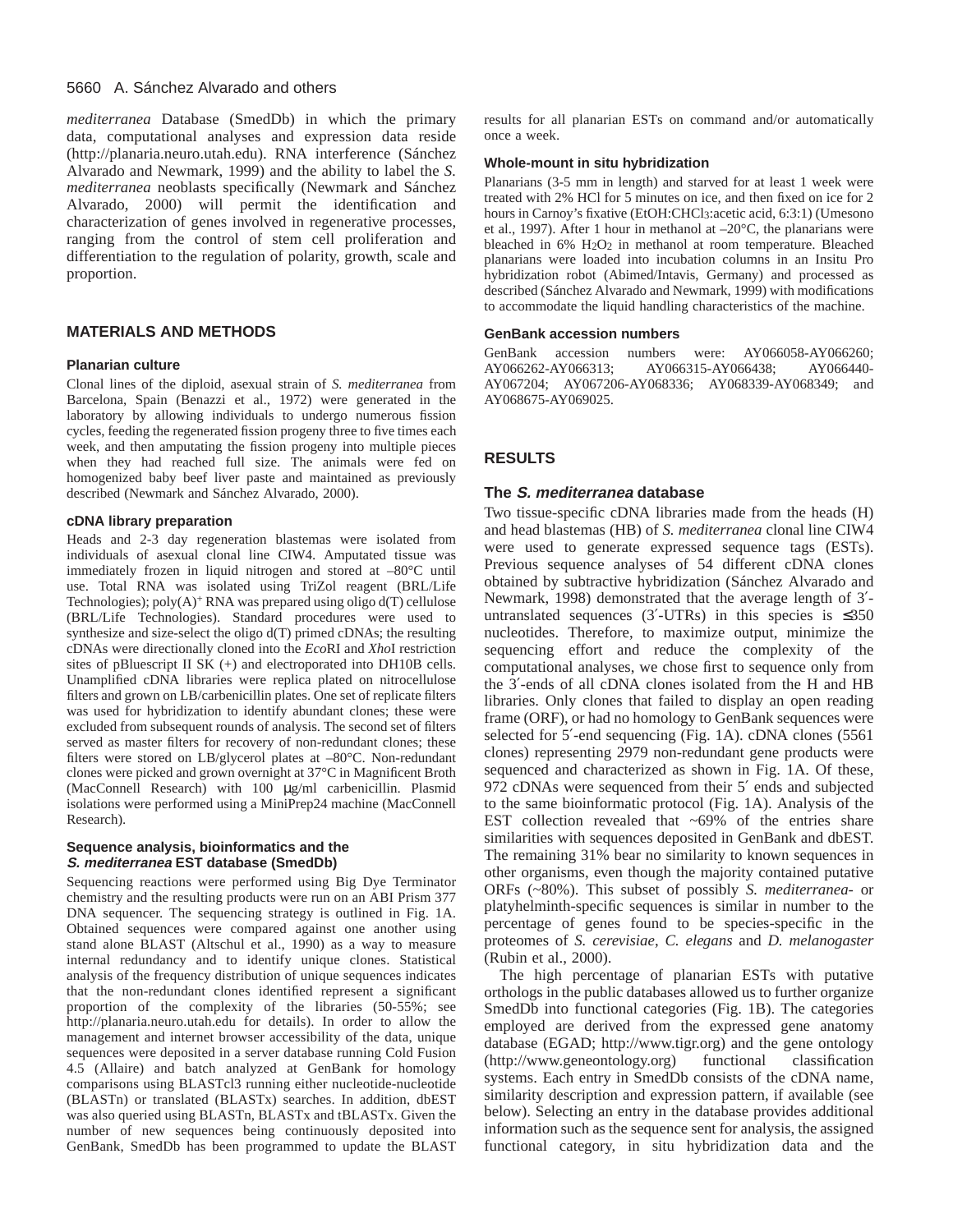

**Fig. 1.** Bioinformatics and categorization of *S. mediterranea* sequences. (A) Organigram depicting the steps performed to produce a non-redundant collection of *S. mediterranea* cDNA sequences (SmedDb). Bioinformatic analyses compared the database against itself to identify and remove redundant clones before sending sequences to the public databases. The GenBank protein and nucleotide collections as well as the EST database (dbEST) were queried using the BLAST algorithm. Sequences returning significant matches  $(E \le 10^{-4})$  were subjected to annotation into functional categories based on the identity/function of the GenBank match. (B) Distribution of informative sequences by functional categories. For simplicity the cell signaling category includes the cell/cell communication and internal signaling categories. Metabolism is an amalgamation of the general metabolism, mitochondria and protein metabolism categories. Visit <http://planaria.neuro.utah.edu>for a detailed categorization profile and access to sequences. (C) Distribution by percentage of planarian genes displaying highest similarities with members of either the vertebrates or invertebrates.

corresponding BLAST results linked to Entrez-PubMed (see [http://planaria.neuro.utah.edu\).](http://planaria.neuro.utah.edu) Examples of SmedDb entries placed into functional categories are shown in Table 1. At least 77 transcription factors, 130 DNA replication/modification molecules and 97 receptors, channels and other membraneassociated proteins were putatively identified.

Interestingly, when the planarian ESTs with significant homologies to GenBank are ranked by lowest expectancy value, we find that 64% of the entries in SmedDb have highest overall similarities to vertebrate rather than to invertebrate sequences (Fig. 1C). When comparative BLASTx analyses between SmedDb and the proteomes of *C. elegans*, *D. melanogaster* and *H. sapiens* were performed, a set of 124 *S. mediterranea* ESTs with significant similarity only to proteins found in the human genome were revealed. Sixty-three of these are similar to human genes encoding proteins of unknown function. Noteworthy is the presence in *S. mediterranea* of thymidine phosphorylase/endothelial cell growth factor 1 (BLASTx  $E=5\times10^{-30}$ ), acyl-CoA dehydrogenase (BLASTx E=2×10<sup>-21</sup>), epoxide hydrolase (BLASTx E=5×10<sup>-29</sup>) and formiminotransferase cyclodeaminase (BLASTx E=4×10–42). These genes were recently postulated to be present in the human genome as a result of direct horizontal gene transfer (HGT) between bacteria and vertebrates based on their absence in the genomes of *C. elegans* and *D. melanogaster* (Lander et al., 2001). However, the presence of these transcripts in planarians suggests that these loci are most probably not shared by bacteria and vertebrates via HGT, but rather by descent through common ancestry (Kyrpides and Olsen, 1999; Stanhope et al., 2001).

## **High-throughput in situ hybridization**

The ~3000 independent ESTs available in SmedDb provide a wealth of material for studying the flatworms. One such use will be for identifying cell type- and region-specific markers. Thus, we have used whole-mount in situ hybridization to begin to determine the spatial expression patterns of SmedDb entries; to date, results from nearly 300 clones have been deposited in SmedDb, and more are being added regularly as they become available. The analysis has revealed some surprising complexities in the spatial expression patterns of many of the genes represented in the EST collection (Fig. 2). We find, for example, that the morphologically simple cephalic ganglia of flatworms display a diverse array of expression domains, some of which are depicted in Fig. 2A (see figure legend for explanation). In addition, other organ-system-specific genes have been identified that label the gastrovascular system, the dorsal epithelium, the excretory system and the pharynx (Fig. 2B from top to bottom). We also find transcripts expressed in various subsets of cells, including the planarian neoblasts in which piwi, a transcript found in many metazoan stem cells (Benfey, 1999), can be detected (Fig. 2C, bottom picture). Striking expression patterns defining both dorsal and ventral boundaries have been observed as well. This is illustrated by the lateral view of in situ hybridization results using clone H.8.1f, which has no known homolog in the available databases (Fig. 2D).

#### **Cell loss during de-growth**

The identification of cell type-specific markers from the largescale in situ hybridization screen provides new tools for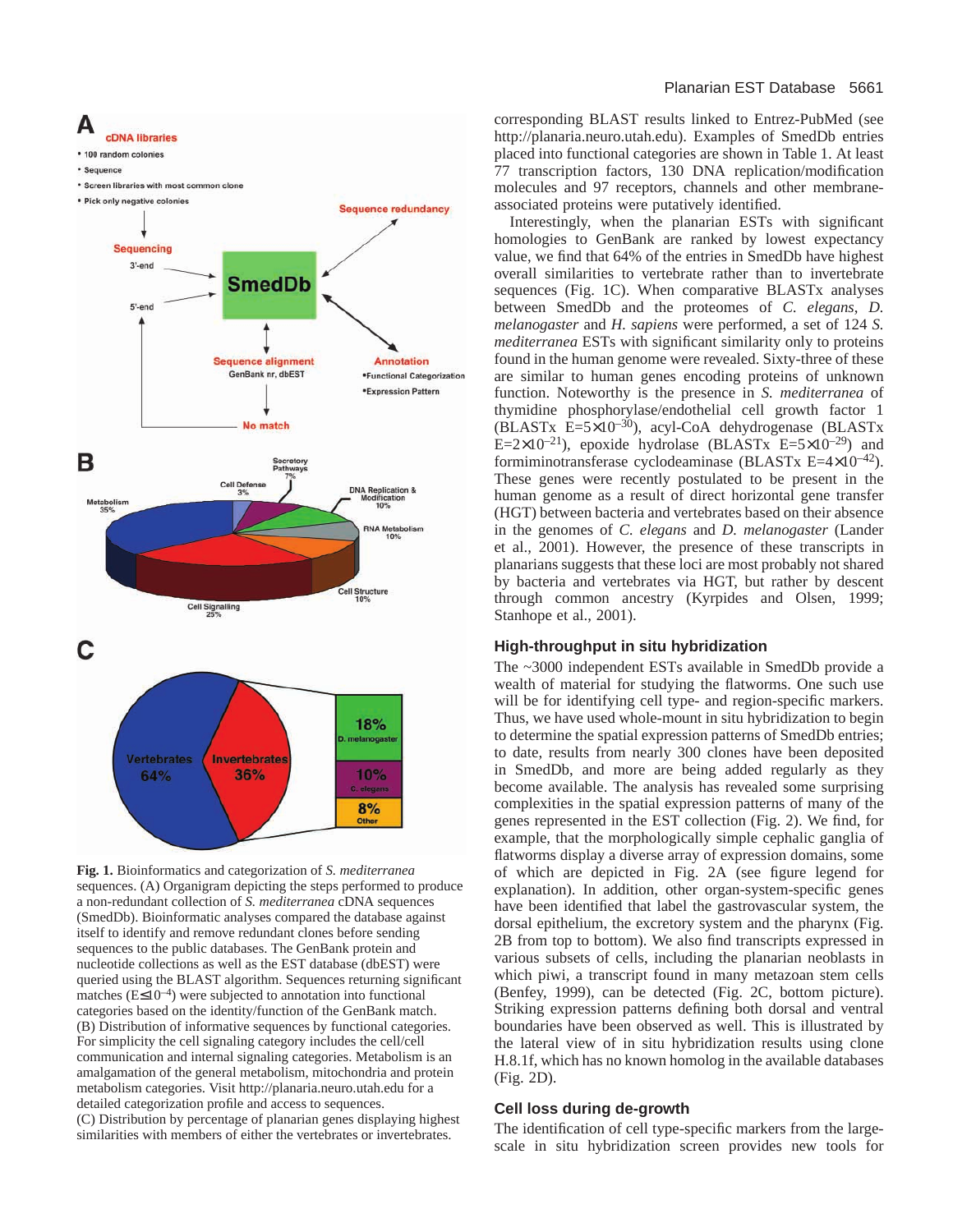## 5662 A. Sánchez Alvarado and others

**Fig. 2.** Representative results of highthroughput, whole-mount in situ hybridization. (A-C) Probe identity corresponding to the images is given from top to bottom with each clone ID in parentheses as follows. (A) Gene expression patterns within the nervous system of *S. mediterranea*: synaptotagmin (H.6.7h); quinoid dihydropteridine reductase (H.9.5b); pax6 (H.109.7h) and degenerin (H.112.3c). (B) Gene expression patterns in organ systems: gastrovascular system (D.14; unknown function), dorsal epithelium (H.7.1e; gp25L/p24 family), excretory system (H.14.9d; carbonic anhydrase); and pharynx (H.14.11f; unknown function). (C) Gene expression in discrete cell types: matrix metalloproteinase (A115) in central secretory cells; epithelial cells (H.12.11a; intermediate filament); subepidermal marginal adhesive gland cells (H.1.3b; zonadhesin); and free-mesenchymal cells (neoblasts) expressing piwi (H.2.12c). (D) Ventral view (left) of clone H.8.1f (unknown function), and lateral view of the same specimen (right) demonstrate a dorsoventral segregation of differentiation. The red asterisk indicates the position of the pigmented photoreceptor. Anterior is to the left in all panels.



**Table 1. Examples of** *S. mediterranea* **sequences placed into functional categories in SmedDb**

| Category                     | Subcategory                               | Clone ID                                                                                        | Description                                                                                                                                                                                                                                                                     |
|------------------------------|-------------------------------------------|-------------------------------------------------------------------------------------------------|---------------------------------------------------------------------------------------------------------------------------------------------------------------------------------------------------------------------------------------------------------------------------------|
| RNA metabolism               | <b>Transcription factors</b>              | H.119.4D<br>H.17.9E<br>H.38.3f(T3)<br>H.8.6C<br>H.110.1c                                        | Class IV POU-homeodomain protein<br>Smad4<br>LIM/homeobox protein LIM (HRLIM)<br>Homeobox protein DTH-2<br>Pre B-cell leukemia transcription factor 2 (Pbx-2)                                                                                                                   |
| DNA replication/modification | Chromosome/nuclear structure<br>Apoptosis | H.90.1e(T3)<br><b>HB.19.8F</b><br>H.25.11e(T3)<br>H.10.6c(T3)<br>H.105.11H<br>H.8.7G<br>H.57.1d | Sirtuin 6<br>Histone acetyltransferase MORF<br>Maleless gene product<br>Karyopherin $\alpha$ 3<br>Apoptosis inhibitor 2<br>Caspase 6 precursor<br>Probable Bax inhibitor 1                                                                                                      |
| Cell-cell communication      | Receptors<br>Other membrane proteins      | E-99<br>H.103.12E<br>H.111.10F<br>H.110.2E<br>H.119.4E<br>H.44.6a(T3)                           | FGF homologous factor receptor<br>Cysteine-rich fibroblast growth factor receptor<br>GABAA receptor-associated protein<br>Mechanosensory protein 2<br>Endothelin converting enzyme<br>Serrate 2                                                                                 |
| Intracellular signaling      | Channels/transporters<br>Transduction     | H.102.1B<br>H.90.5b(T3)<br>H.16.11G<br>H.2.10h(T3)<br>H.31.11B<br>H.56.3A                       | Delayed rectifier $K^+$ channel<br>$Cu2+$ transporter (Menkes disease-associated protein)<br>$Na^{+}/K^{+}$ -ATPase $\alpha$ -subunit<br>Rab GDP-dissociation inhibitor<br>GTP-binding regulatory protein $G_s \alpha$ chain<br>cAMP-dependent protein kinase catalytic subunit |

Complete lists for each category and their respective subcategories can be found and searched in SmedDb [\(http://planaria.neuro.utah.edu\).](http://planaria.neuro.utah.edu) POU, Pit, Oct, Unc DNA-binding domain; Smad, similar to mothers-against decapentaplegic; LIM, Lim11, Isl1, Mec3 protein-binding domain; DTH, Dugesia tigrina homeobox; Pbx, postbithorax; MORF, monocytic leukemia zinc finger protein-related factor; Bax, Bcl2 associated X gene; FGF, fibroblast growth factor; GABA, gamma amino-butyric acid; GDP, guanosine diphosphate; GTP, guanosine triphosphate; cAMP, cyclic adenosine monophosphate.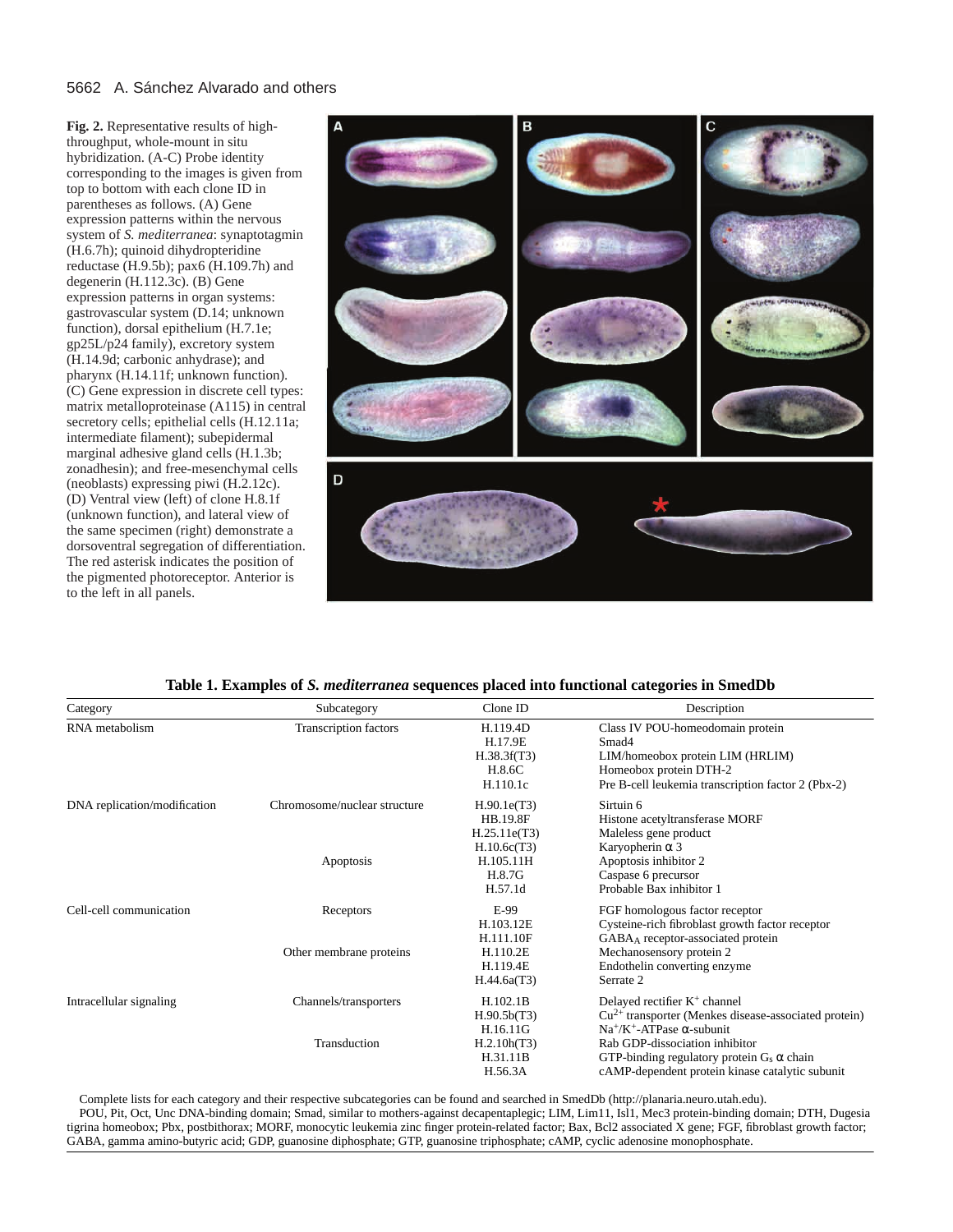studying morphallaxis, a classic problem first defined by Morgan in 1898 (Morgan, 1898). Morphallaxis refers to the remodeling that occurs when small fragments of planarians (or other organisms, like Hydra) restore their appropriate proportion and pattern without adding additional tissue. In addition to this remodeling during regenerative events, planarians show a high degree of plasticity in their ability to either grow or de-grow, depending upon environmental conditions. During periods of prolonged starvation, planarians will shrink (Lillie, 1900; Schultz, 1904; Berninger, 1911; Child, 1911; Abeloos, 1930): a 20 mm long worm can be reduced to less than 1 mm over the course of several months. This change in body size is due to an overall reduction in total cell number, as opposed to a reduction in cell size (Baguñà and Romero, 1981; Romero and Baguñà, 1991). Previous studies of this phenomenon have used techniques in which planarians are macerated into a suspension of individual cells. Using this method, roughly 13 different cell types from organisms in varying stages of growth and de-growth were classified and quantitated (Baguñà and Romero, 1981; Romero and Baguñà, 1991). Because the flatworms were dissociated into single cells in these studies, the distribution of the cells could not be monitored in the whole animal as it changed in size. Furthermore, the morphological criteria alone underestimated the true number of different cell types in the planarian.

cDNA clone H112.3c shows weak sequence similarity to degenerin 1 from *C. elegans* and is expressed in a subset of cells near the anterior margin of the planarian (Fig. 3A); these cells are likely to be involved in chemoreception through ciliated pits that lie at the ciliated anterior margin in this genus (Farnesi and Tei, 1980). The number of H112.3c-expressing cells can be counted easily in organisms of different sizes after whole-mount in situ hybridization. Remarkably, the number of these cells increases linearly with length (Fig. 3B), suggesting that even for cell types comprising a small percentage of the body (~0.03%), their total numbers are regulated as the animal grows and shrinks. How these organisms can 'count' different cell types relative to total body size remains a complete mystery.

## **DISCUSSION**

Considering that flatworms comprise the fourth largest phylum on Earth (Brusca and Brusca, 1990) and that many of its members have challenged scores of biologists and biomedical researchers, it is puzzling that the molecular biology of the Platyhelminthes has remained largely unexplored. The problems of regeneration, de-growth and proportion regulation remain as puzzling today as they were over 200 years ago. Furthermore, diseases such as Shistosomiasis, which is caused by members of this phylum, continue to be global public health problems with no signs of abating. Thus, deciphering the molecular principles underpinning the biology of these organisms should not only improve our knowledge of the phylum, but also contribute to the fields of developmental biology and biomedicine.

The establishment of a clonal line (CIW4) of the freshwater planarian *S. mediterranea* and the identification of nearly 3000 non-redundant cDNAs from this line will aid the molecular study of the most salient biological properties of this taxon.



**Fig. 3.** Regulation of cell number in planarians of different lengths. (A) In situ hybridization of clone H112.3c, showing distribution of putative chemoreceptive neurons underlying anterior margin. Nomarski DIC view. Scale bar: 100 µm. (B) Number of H112.3cpositive cells/ side in organisms of different lengths. Mean number of H112.3c-positive cells (±s.d.) is indicated (for 1 mm, *n*=14; 2 mm, *n*=9; 6 mm, *n*=10; 8 mm, *n*=7).

Nearly 70% of all *S. mediterranea* clones share significant homologies to sequences deposited in GenBank (Fig. 1B), and a large number of these have highest similarity to the deuterostome branch of the metazoans (Fig. 1C). These results indicate either a closer proximity of the phylum to the deuterostome lineage as recently proposed by Tyler (Tyler, 2001), or are more likely a reflection of the poor representation of invertebrate sequences in current databases. The latter possibility is illustrated by the identification in planarians of cDNAs encoding proteins that until recently were ascribed to be present only in bacteria and vertebrates based on a comparative analysis of the human, fly and nematode genomes (Lander et al., 2001). The presence of Thymidine phosphorylase/endothelial cell growth factor 1, acyl-CoA dehydrogenase, epoxide hydrolase and formiminotransferase cyclodeaminase in *S. mediterranea* suggests that these loci reached the vertebrates by common ancestry and not by horizontal gene transfer as originally proposed (Lander et al., 2001). Therefore, even though the proteomes of both *C. elegans* and *D. melanogaster* have been deposited in GenBank, limiting sequence comparisons to these two invertebrates is not sufficient to draw sound phylogenetic conclusions, especially on the basis of BLAST results alone. Only rigorous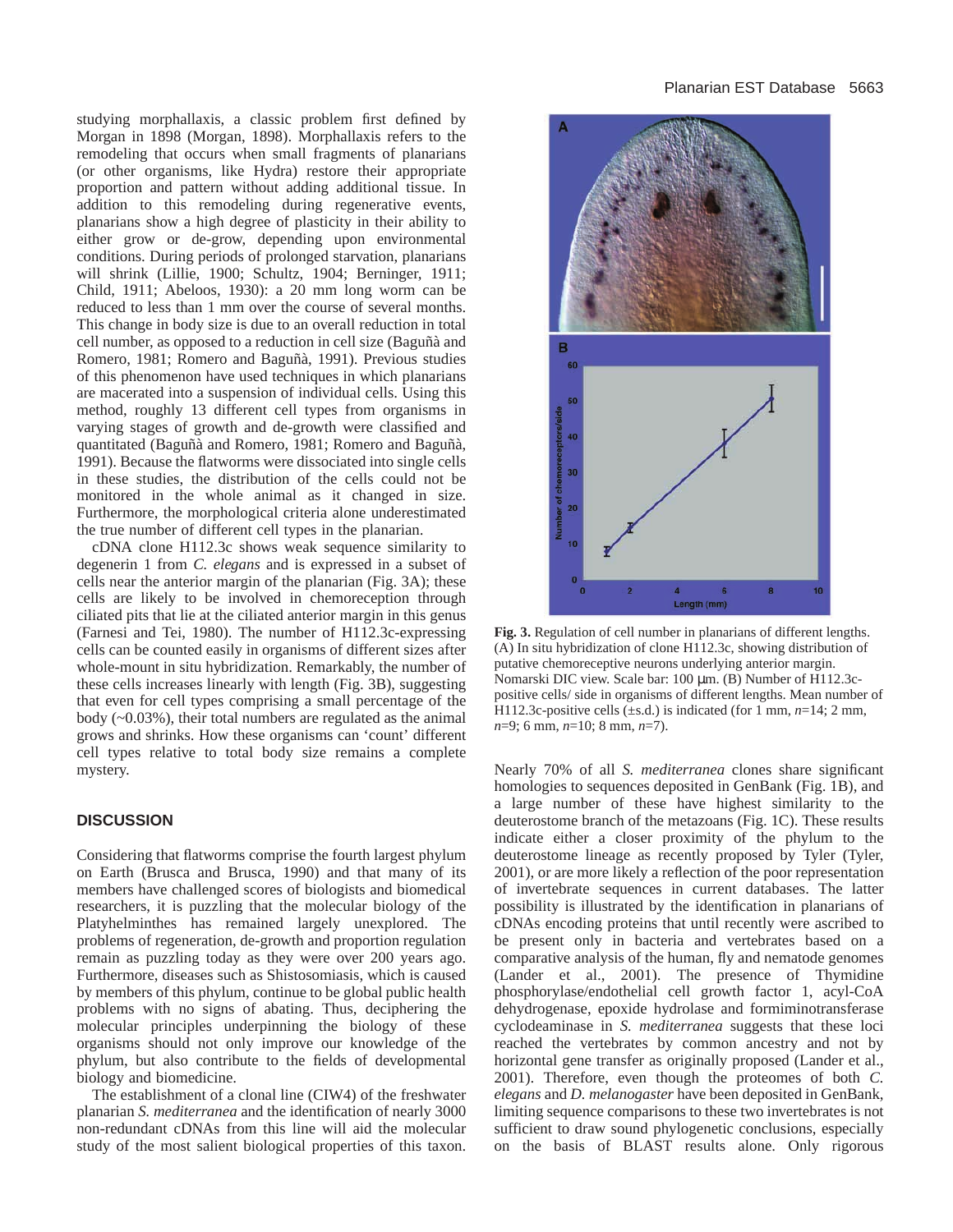#### 5664 A. Sánchez Alvarado and others

phylogenetic analyses can most closely approximate phyletic relationships and we expect that the sequences in SmedDb will contribute to the production of higher resolution intra- and inter-phyletic metazoan relationships.

In addition to sharing a large number of genes with the human, fly and nematode genomes, it should be noted that several planarian cDNAs with significant similarities to human sequences were not identified in the *C. elegans* or *D. melanogaster* genomes by BLAST searches. At least 63 of these cDNAs are similar to human genes encoding proteins of unknown function. Therefore, *S. mediterranea* is likely to expand and complement the repertoire of organisms used for the study of genes and pathways involved in various aspects of human biology and disease.

The high-throughput in situ hybridization analyses reported here will serve as a first step in deciphering the roles of genes encoding proteins of unknown function. The tissue- or cell type-specific expression patterns of these genes may provide hints as to their function. For example, cDNA clones H.14.5b and H.12.6g share similarity with human genes for which no function is known (hypothetical protein  $XP_0$ 44953.1; E=5e<sup>-9</sup> and unnamed protein product  $AK022687$ ;  $E=1e^{-12}$ , respectively), and are expressed in neurons of both the planarian central and peripheral nervous system (see [http://planaria.neuro.utah.edu\).](http://planaria.neuro.utah.edu) Our previous demonstration that double-stranded RNA can be used to inhibit gene expression in planarians (Sánchez Alvarado and Newmark, 1999) provides the means for testing gene function on a large scale, thus allowing the functional characterization of novel, evolutionarily conserved gene products.

Furthermore, cell type-specific markers identified by largescale in situ screens provide useful reagents for examining the processes of patterning, differentiation and remodeling in intact and regenerating planarians. We have shown the use of such a marker (H.112.3c) to quantify cell number changes as planarians alter their size, and found that these animals also regulate accordingly the numbers of a specific cell type (Fig. 3). This maintenance of pattern and proportion is a fascinating corollary to the regenerative abilities displayed by these organisms. In addition, little is known about the heterogeneity of the stem cell population in planarians and markers such as piwi (H.2.12c) will provide necessary reagents for analyzing the processes by which neoblasts differentiate to give rise to the ~30 cell types in the animal. The tools described make these daunting problems more amenable to molecular dissection.

Finally, BLASTn and BLASTx queries also revealed that  $\sim$ 31% of the cDNAs obtained do not share sequence similarities with the available databases. This lack of similarities with GenBank and dbEST is not due to the divergences commonly found in untranslated sequences, because only ~20% of these cDNAs lack a putative ORF. These results suggest that some of these sequences may correspond to Platyhelminth-specific genes. Therefore, in addition to its obvious advantages for studying the problem of regeneration, the easily manipulable planarian provides a free-living counterpart likely to complement current research efforts on the parasitic forms, in particular *Schistosoma mansoni* and *S. japonicum*, for which abundant sequence data are being obtained (Snyder et al., 2001). Given that the parasitic flatworms are difficult experimental subjects, the ability to identify flatworm-specific genes through comparisons to *S. mediterranea* sequences should help identify candidate molecules for therapeutic intervention. Furthermore, the in situ hybridization data being generated in *S. mediterranea* will help identify genes expressed in cell types unique to the platyhelminthes, providing additional potential therapeutic targets. The combination of sequence comparisons, gene expression patterns, and RNAi technology provide new experimental possibilities for studying the free-living and parasitic members of this phylum. Thus, the SmedDb resources will be useful to a wide gamut of developmental and biomedical endeavors.

We thank our many colleagues at the Carnegie Institution, Department of Embryology for their support and encouragement during the early phases of this project. We are also indebted to Ms Allison Pinder at the Carnegie's sequencing core for overseeing the initial stages and training of personnel for automated sequencing procedures; and to Ms Jennie Bentz (bentz\_jennie@yahoo.com) for the design of the initial version of our web page and for suggesting the use of Cold Fusion to manage SmedDb. Our thanks are also extended to Mr Nestor Oviedo for in situ work. P. A. N. acknowledges the Cancer Research Fund of the Damon Runyon-Walter Winchell Foundation for supporting his study of planarian biology. This work was also supported by NIH NIGMS RO-1 GM57260 to A. S. A. and NIH F32-GM19539 to P. A. N.

#### **REFERENCES**

- **Abeloos, M.** (1930). Recherches expérimentales sur la croissance et la régénération chez les planaires. *Bull. Biol.* **1**, 1-140.
- **Adoutte, A., Balavoine, G., Lartillot, N. and de Rosa, R.** (1999). Animal evolution. The end of the intermediate taxa? *Trends Genet.* **15**, 104-108.
- **Agata, K. and Watanabe, K.** (1999). Molecular and cellular aspects of planarian regeneration. *Semin. Cell Dev. Biol.* **10**, 377-383.
- **Altschul, S., Gish, W., Miller, W., Myers, E. and Lipman, D.** (1990). Basic local alignment search tool. *J. Mol. Biol.* **3**, 403-410.
- **Baguñà, J. and Romero, R.** (1981). Quantitative analysis of cell types during growth, degrowth and regeneration in the planarians Dugesia mediterranea and Dugesia tigrina. *Hydrobiologia* **84**, 181-194.
- **Benazzi, M., Ballester, R., Baguñà, J. and Puccinelli, I.** (1972). The fissiparous race of the planarian *Dugesia lugubris* S. L. Found in Barcelona (Spain) belongs to the biotype g: comparative analysis of the karyotypes. *Caryologia* **25**, 59-68.
- **Benfey, P. N.** (1999). Stem cells: A tale of two kingdoms. *Curr. Biol.* **9**, R171- 172.
- **Berninger, J.** (1911). Über die Einwirkung des Hungers auf Planarien. *Zool. Jahrb.* **30**, 181-216.
- **Brusca, R. C. and Brusca, G. J.** (1990). *Invertebrates*. Sunderland, MA: Sinauer Associates.
- **Child, C. M.** (1911). Studies on the dynamics of morphogenesis and inheritance in experimental reproduction. III. The formation of new zooids in planaria and other forms. *J. Exp. Zool.* **11**, 220-280.
- **Farnesi, R. M. and Tei, S.** (1980). *Dugesia lugubris* s.l. auricles: research into the ultrastructure and on the functional efficiency. *Riv. Biol.* **73**, 65-77.
- **Gschwentner, R., Ladurner, P., Nimeth, K. and Rieger, R.** (2001). Stem cells in a basal bilaterian. S-phase and mitotic cells in Convolutriloba longifissura (Acoela, Platyhelminthes). *Cell Tissue Res.* **304**, 401-408.
- **Henry, J. Q., Martindale, M. Q. and Boyer, B. C.** (2000). The unique developmental program of the acoel flatworm, Neochildia fusca. *Dev. Biol.* **220**, 285-295.
- **Hyman, L. H.** (1951). *The Invertebrates: Platyhelminthes and Rhynchocoela The Acoelomate Bilateria*. New York: McGraw-Hill.
- **Kyrpides, N. C. and Olsen, G. J.** (1999). Archaeal and bacterial hyperthermophiles: horizontal gene exchange or common ancestry? *Trends Genet.* **15**, 298-299.
- **Ladurner, P., Rieger, R. and Baguñà, J.** (2000). Spatial distribution and differentiation potential of stem cells in hatchlings and adults in the marine